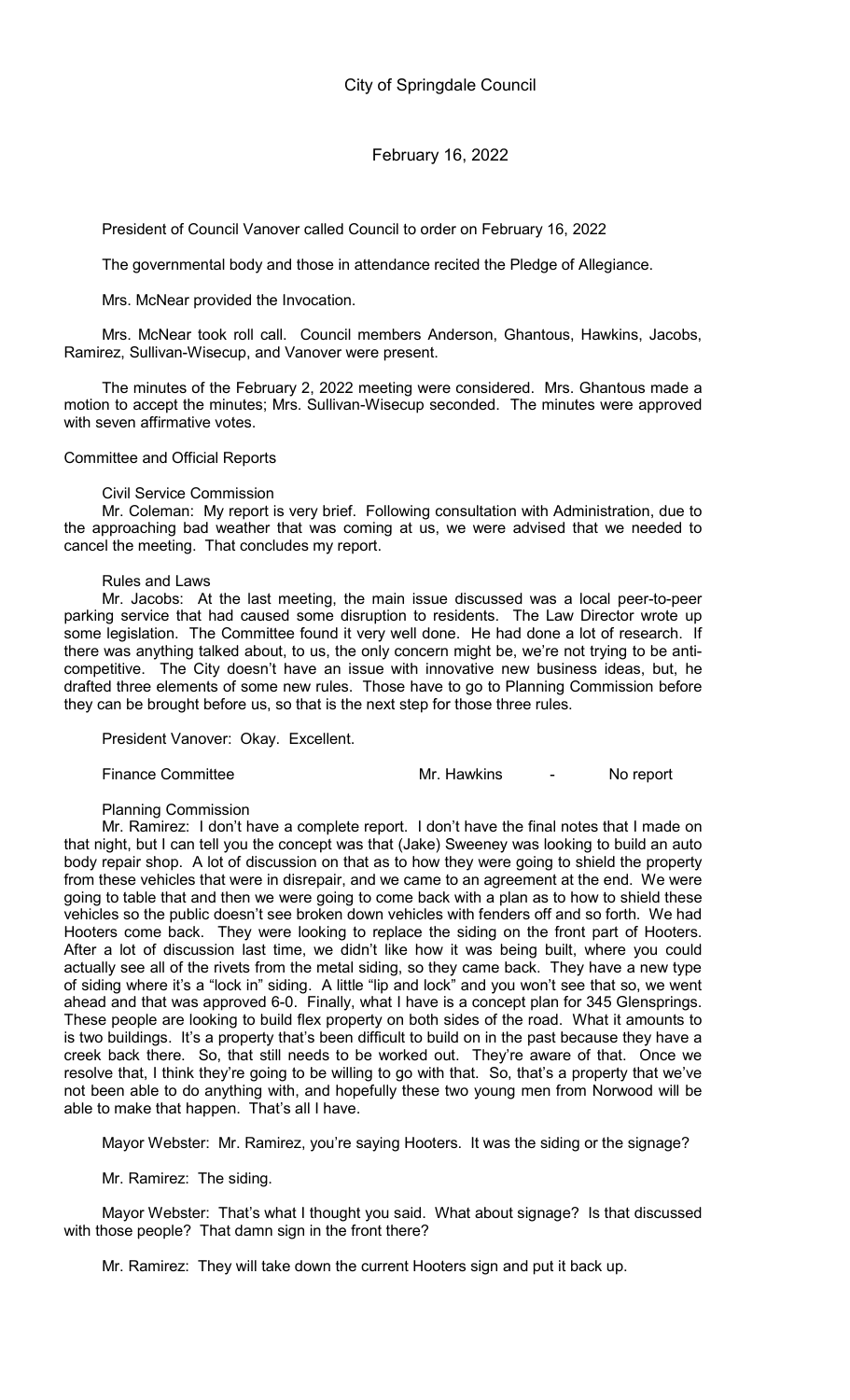Mayor Webster: It's been up there for ages with just Hooters on there and blank top of it. It used to be…

President Vanover: It used to be Remington's, and then Dave's Rib City, and Famous Dave's.

Mr. Ramirez: The only thing that will be on there will be Hooters, they'll take that sign off, put up the siding, and then put the Hooters sign back up. There won't be a change of signage. It will be the same sign.

Mayor Webster: So is Mango's going to share that sign or not?

Mr. Ramirez: They didn't mention that at all.

Mayor Webster: Okay, well, I hope they do something with that sign. It looks terrible and I understand that today somebody moves out, you can't necessarily get the sign changed, but two years? I think that's a little much.

Mr. Ramirez: The Hooters sign looks to be in fine repair, I don't know about the other sign you're speaking of, but that wasn't brought up, and we didn't address it.

Mr. Anderson: I believe there was another case that is going to come back to us at City Council that was also Planning. U-Haul had come and presented a preliminary development plan.

Mr. Ramirez: Yes, you're right.

Mr. Anderson: And, that was taking the place of the old Walmart that is now a warehouse appliance, so I believe that also passed.

Mr. Ramirez: That passed with a 6-0 vote. And, thank you for that. It passed 6-0 and it's the same people that were before us and they're going to call it a repair shop now, so, basically, the vehicles come in, they'll be inspected. They will be parked up front now, in the large parking lot. They will also have similar to what they had before. They will do rentals, they will have vehicles for rent, plus trailers, install trailer hitches. There will not be any open garages to the front like we were against last time. It's going to look a lot cleaner than previously submitted. It won't look like a rental shop.

Mrs. Ghantous: What is currently on 345 Glensprings?

Mr. Ramirez: There is nothing there now.

Mrs. Ghantous: What's it close to? I mean, like how can I..?

Mrs. Sullivan-Wisecup: Where Applebee's used to be.

President Vanover: It used to be The Loft.

Mrs. Ghantous: Got it. Okay. Thank you.

Mrs. McNear: I thought it was right next to Urgent Care on one side, and across the street, it's next to the strip center at Wimbledon. So, there's nothing there. The other thing there is there's a lot of electrical..

President Vanover: A substation.

Mrs. McNear: Yes, the substation, so it's right by that. But, it's before you get down to the former Applebee's.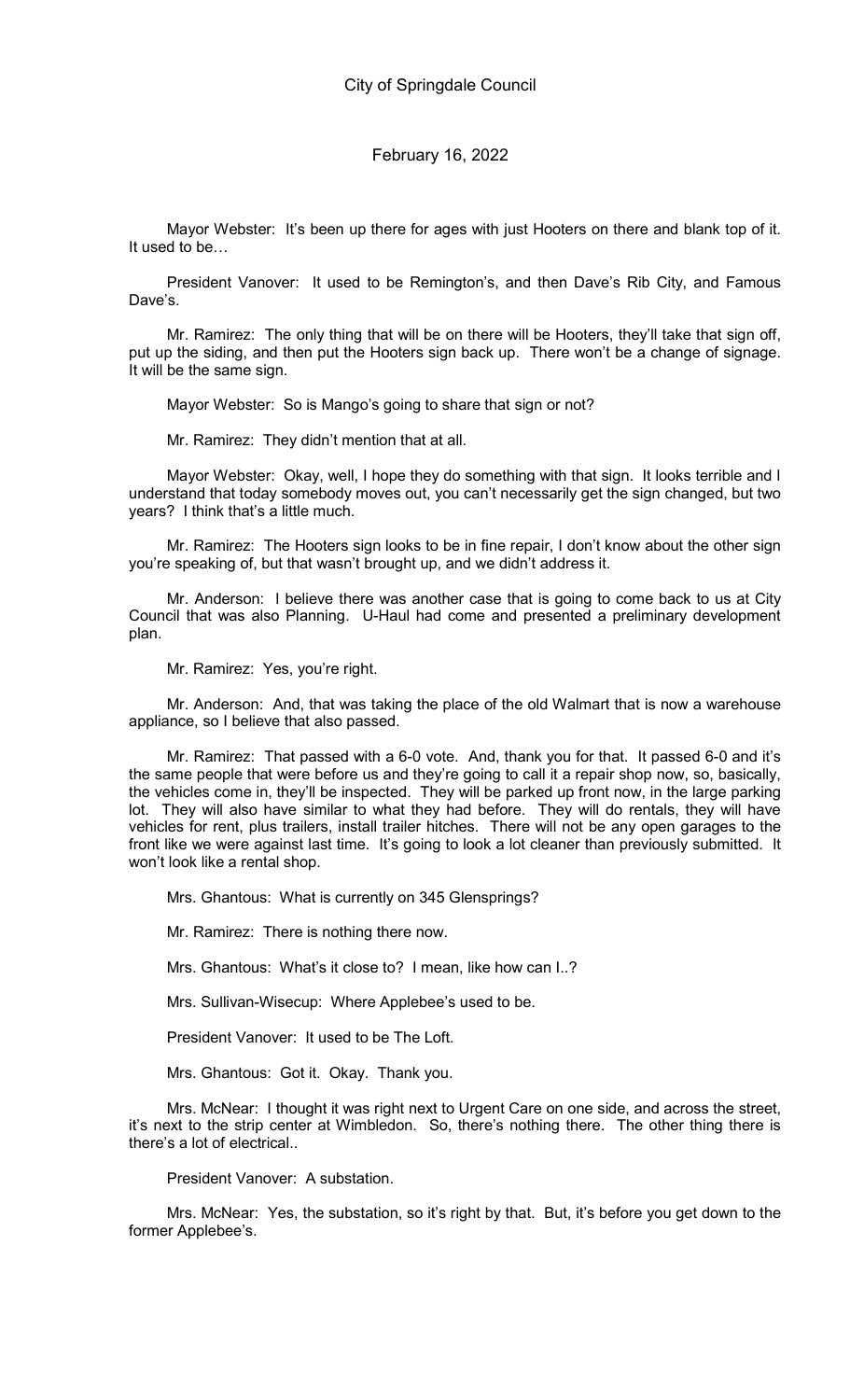President Vanover: Well, as Mr. Anderson brought up I have the letter; referral letter from Planning Commission on the recommended for approval for a major modification to planned PUD at 600 Kemper Commons Circle. We are on task for that to be before us for a first reading on March 16<sup>th</sup>, second reading and public hearing on April 6<sup>th</sup>.

Mr. Anderson: Thank you. I'm not sure if Mr. Ramirez mentioned this as well when he was talking about U-Haul, but, they're also proposing building an additional outbuilding on that lot for pod-like storage, although they don't call them pods, to be fair; they would also shield some of that truck shunting that Mr. Ramirez mentioned so they were trying to acknowledge the concerns that the Council had in the past about visible trucks with signage. They'd also, I believe, committed to conforming, or working with staff to make sure that they met the signage and other requirements that were being brought on them. Because usually they have a lot more signage, even beyond the trucks right? They have like, on their storage, they have pretend garages and all of that and they had committed that, as part of this, they would address that to make it look more conformant.

Mr. Ramirez: One other on that, I asked whether or not they were going to have gassing there and fueling up the vehicles, and they will not. And, finally, since it's a repair shop, basically, it's going to look like a giant car wash where they pull the vehicle in one end, they go through the cleanup inspection that's required by law before they put it back on the road, and back out the other end. So, there won't be any vehicles on the property in disrepair, or waiting for anything, it'll be come in, clean it up, and, bring it back out.

Mrs. Sullivan-Wisecup: So, it's just basically the same plan that they had before; just a better location?

Mr. Ramirez: It's a better location. It looks better. They won't have the garages, I think that was a big thing.

Mrs. Sullivan-Wisecup: Yes. It was a huge thing.

Mr. Ramirez: And also, the display of the vehicles on the back side of the building that we didn't want to see from (Interstate) 275.

Mrs. Sullivan-Wisecup: Right. Absolutely. I think that's going to be a much better location for them there. Thank you.

### Board of Health

Mr. Jacobs: The Board of Health met on February 10<sup>th</sup>. There's some really good news to share. So, why not share it. All the major indicators, like hospitalizations, deaths, cases in general are down by about half in the past couple of weeks. There's something called the "R" number, and without getting too complicated, that's the expected amount of people an infected person will pass the infection on to, and that's now less than one. So, great trends in terms of the latest spike. The vaccine is now fully authorized. There's no more emergency status there. As far as our zip code goes, we're at 71% vaccination; it's about ten percent better than the county as a whole, and I give some credit to the Board of Health and the Health Department for some of that. People seeking the vaccination is also down. So, the Health Department is going to move vaccinations back to this (Municipal) building by the end of this month. It was (previously) at the Recreation Center. Blood pressure screenings are returning to the Community Center as well as the spike lessens. They'll be the second and third Tuesdays of each month from 10:00 a.m. until about 12:15 p.m. for blood pressure screenings. Ohio no longer recommends contact tracing and interviews which was putting a strain on just about everybody. So, the City is going to have to worry about that as much. They'll focus more on "high-risk" areas, outbreak situations that might come up. The Commissioner basically summed it up this way; we look forward to maybe, hopefully at some point this becoming an endemic instead of a pandemic. We can't guarantee that that's going to mean this is something that we vaccinate every year, or, if it's some other type, but, overall, in the near term, the news is good. Couple of things about Narcan doses. They went down from both the last couple of months. More good news. The Health Department got around \$350,000 in grants over the last year. Half of those were COVID-related, but the other half obviously was not; a workforce development grant, so, there was great news there. I'm just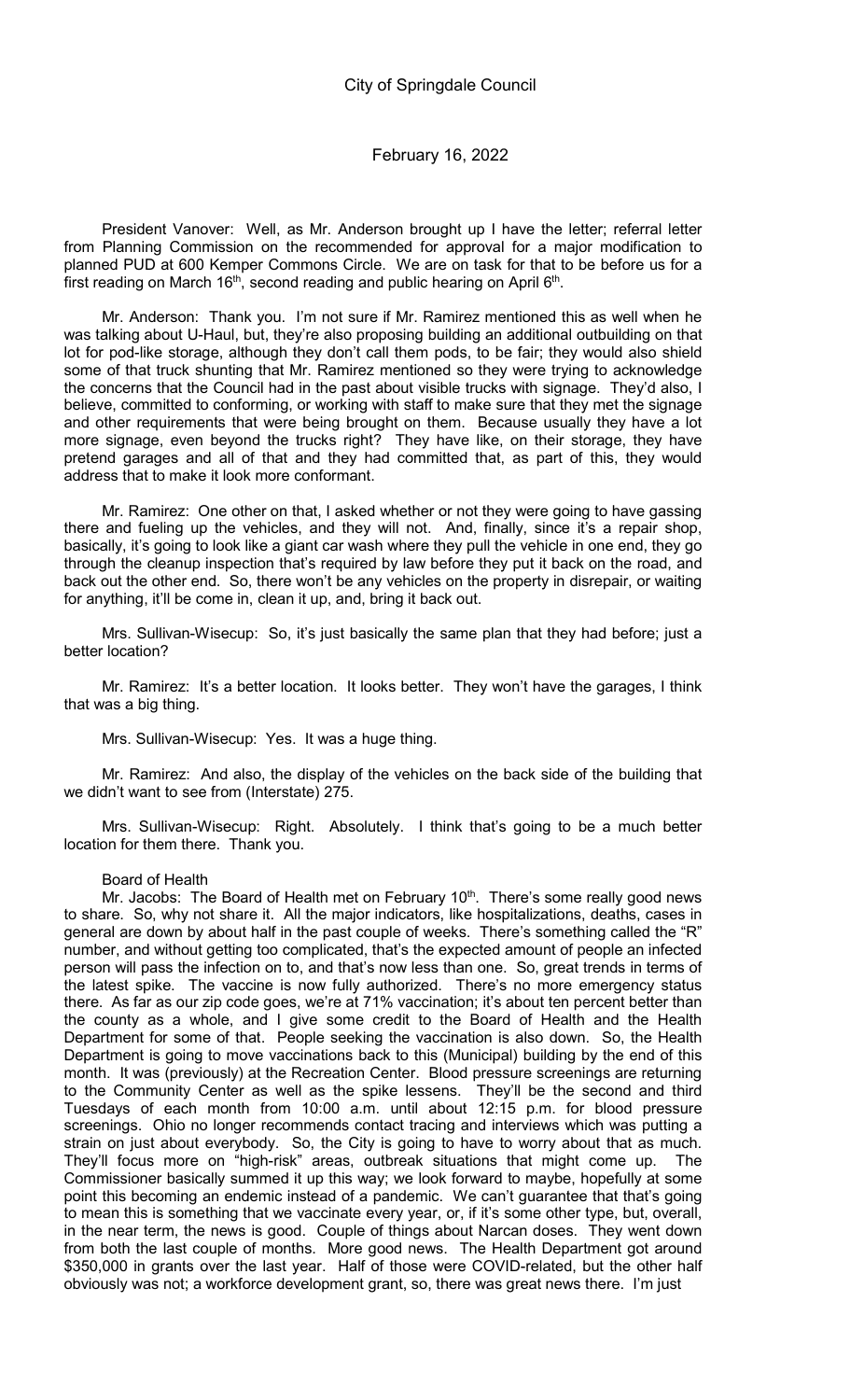Mr. Jacobs (continued): going to take a minute to remind residents that in the County, there's only three cities that have their own stand-alone Health Departments. Springdale is one of them. As far as I'm concerned, it's something to be proud of. I think our Commissioner, and the whole staff just does a fantastic job. It's something to be proud of, and that concludes my report unless there's any questions.

Mrs. McNear: Just wanted to make a comment. In the paper about two weeks ago, there was an article, and I can't recall the name of the person who wrote it, but he had some ties to health departments in the past, and I gave the article to Mr. Jones because I think as a City, we need to address it, but the main premise of this article was we need to consolidate our health departments and I think that's the worst idea I've heard in a long time, especially after coming two years into a pandemic. I think we know better what our residents want and need than this guy who's never lived here. I don't even know where he lives, but, I think as a City, we should address it. Perhaps we invite him in to tour our Health Department and look at the numbers and look at all the great work that has been done. Talk to some of our people, but, I can't tell you how furious I was on a Sunday morning reading that article when he has no idea what our Health Department has accomplished over the years, but, specifically through the last two years of the pandemic. Thank you.

Mayor Webster: I'm sure he didn't live in Springdale.

Mrs. McNear: Oh no, no. I think it mentioned it in the article, or maybe I looked him up about where he lived. But, he didn't live anywhere close to Springdale, and I know that there's probably health departments in Hamilton County that wish they had had one over the last two years.

President Vanover: Well, we went through that five years ago. Sharonville dropped theirs and you know, I'm with you. I cannot imagine what we would have gone through this last two years had we not had our own Health Department because, let's face it, the next closer one is Hamilton County, and we're a number, and if we can keep control, I have no problem with that whatsoever.

Mrs. McNear: I did run into Mr. Clayton the other day as I was coming in the building, and he was exiting. I mentioned the article and he said he had seen it. He did respond to it. Maybe it was a quick email, I believe it was. It wasn't something which is probably as forceful as I'm still feeling after two weeks after reading that letter, but, I think as a City we should address that to him directly and you know, maybe it's a letter to the Editor as a rebuttal, but, I think it was totally out of line and uninformed. Thank you.

President Vanover: I need to back up one. My magic board here moved over the Board of Zoning Appeals. Board of Zoning Appeals, Mrs. Ghantous.

Mrs. Ghantous: Board of Zoning Appeals did not meet, so there's no report, and we won't be meeting this month either. We're like on a vacation. (Laughter)

Capital Improvements Mrs. Ghantous - No report

O-K-I

Mr. Anderson: O-K-I Board met on February  $10<sup>th</sup>$ . One item that I'll bring to the attention of Council. There was a report and action that was taken about traffic safety targets for the State. Every year, OKI, as a region, recertifies and looks at traffic incident numbers, so things like serious accidents for vehicles, pedestrians, and things like that. Remember, we had the State Troopers here a number of months ago talking about the rise in serious speeding incidents. That has remained a problem since COVID has let up some. And, as a result, OKI did raise its safety goals for deaths and serious injuries. One item that was interesting inside of that in the statistics and the data is that the number of non-serious and pedestrian incidents went down substantially during that and the group had attributed that to reduction in traffic and slower speeds in residential areas. I mention that only because we're going through a comprehensive planning process now. We're also redeveloping major areas of our downtown and main street. It's something to think about as we go through it planning with that that the data continues to support that traffic calming does have a positive impact on safety. So, at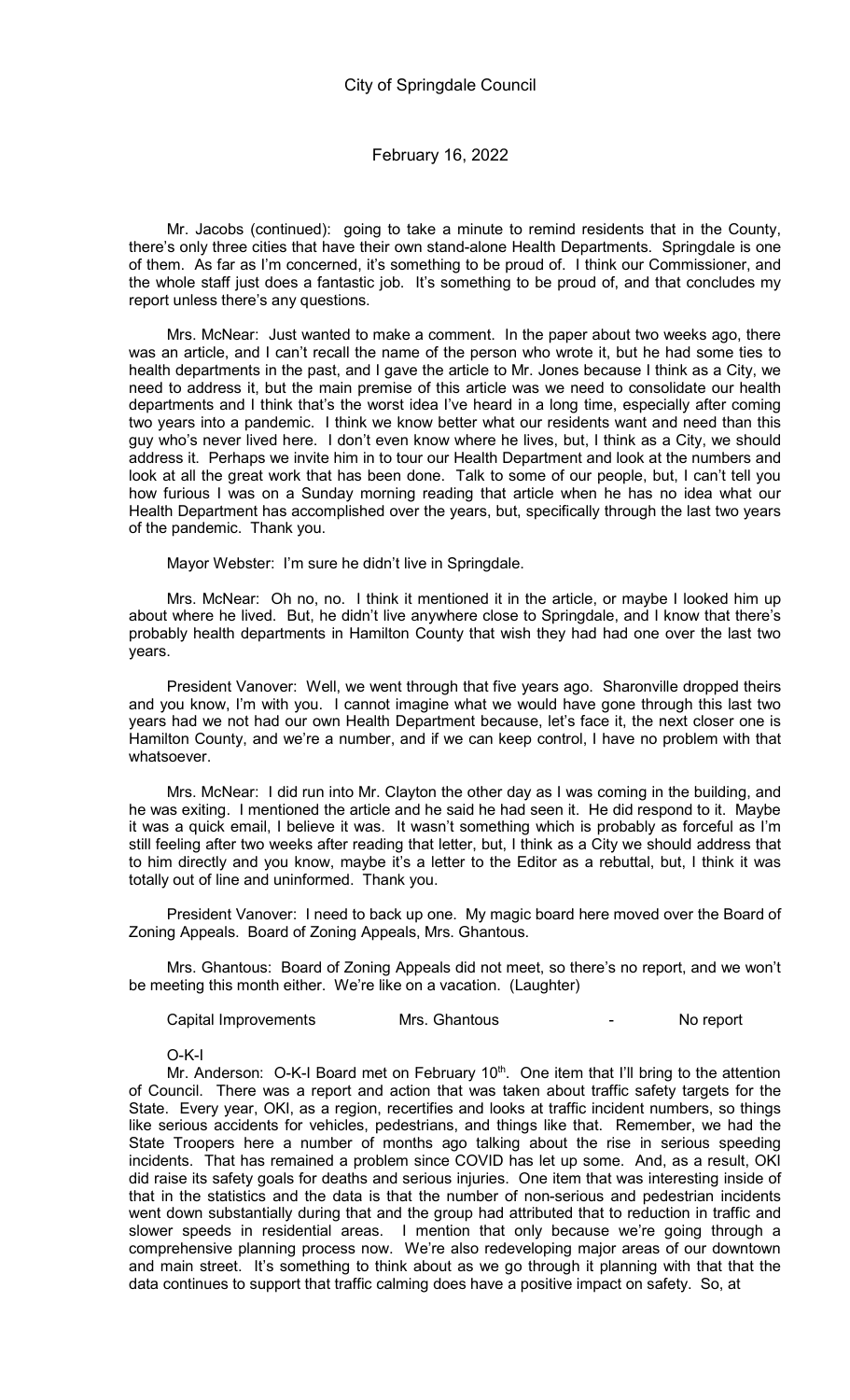Mr. Anderson (continued): least that's what we found in the data. It's something to think about as we go through those processes. Thank you.

Mayor's Report

Mayor Webster: Just to amplify Mr. Jacobs' report, last Thursday at the (Board of Health) meeting, we were informed that the COVID cases are dropping like a rock and I've run into Mr. Clayton two days this week and the same report; down, down, down. So, things are really looking great on that front, so let's hope that continues. A couple of real good pieces of news. I don't know how many of you saw the article in the (Cincinnati) Enquirer this morning. Great PR for the Tri County Mall redevelopment. I'll pass that down if somebody didn't see it. But, that's great news. Andy (Kuchta) supplied the author of that article with some of the information so keep up the good work. The other thing, last evening, we had an open house out in the rotunda here for the Comprehensive Plan. No one counted heads, but I'd venture to say we had at least 50+ people which was very surprising. I was very pleased we had that many people that wanted to show up. A lot of good questions, a lot of good conversations. I think all in all it was very well received and I look forward to the next step. I guess next Thursday the Executive Steering Committee meets and then it's on to Planning Commission, and then back to you guys. So, anyway, things are looking real good on that front. So, that's all I have. Thank you.

#### Clerk of Council/Finance Director

Mrs. McNear: I have two reports this evening the first one is the General Fund Receipts update through December 31, 2021. It was based on a net receipt budget of \$22.941 million dollars. We have received \$24.203 million dollars which is 99% of the budget. Those receipts were made up of five general fund receipt sources which are Earnings Tax, Real Estate Taxes, Paramedic Services, Local Government Funds, and Mayor's Court for a subtotal of \$22.856 million dollars, which is 94% of the receipts. For expenditures on a net expenditure budget of \$21.372 million dollars, we spent \$19.405 million dollars, which is 89% of the budget. The General Fund ending balance, as of December 31<sup>st</sup> was \$5.246 million dollars. The second report is General Fund Receipts through January 31, 2022. It was based on a net budget of \$21.218 million dollars. We received \$2.272 million dollars, which is 17% of the budget, and the general fund receipt sources are the same as mentioned, Earnings Tax, Real Estate Taxes, Paramedic Services, Local Government Funds, and Mayor's Court for a subtotal of \$2.054 million dollars, which is 90% of the budget. For expenditures, based on a net budget of \$21.349 million dollars, we spent \$1.504 million dollars, which is 7% of the budget, and the ending balance as of January 31, 2022 was \$7.424 million dollars, and that concludes my report. Thank you.

#### Administrator's Report

Mr. Jones: A couple of things. Mrs. McNear referred to the Health Department combination article, and I too was taken aback by that. But, one of the things it said at the very end was that the author of that article's opinions were not necessarily shared by others. So, I appreciated that little remark at the end. Alright, from the Parks and Rec Department, registration is now in the process for T-ball, baseball, softball, soccer, and volleyball. And, men's golf league, and the adult co-ed softball league. In addition, a new program has started called "Mommy and Me Boot Camp". Mondays and Fridays 10:30 a.m. until 11:30 a.m. in the main gym. Somebody up here should say, "What does that mean?" because that's what I asked. And, here's what Mr. Wilson told me that is was "Bring your stroller or child carrier and get ready to move at the boot camp style class with your kiddos". He said, "Resistance band, yoga mats, and so forth recommended, but be prepared to exercise and do fitness with your kids and make new friends". So, I guess that's the Mommy and Me. So, I'm going to go to the Police Department now briefly. Southbound on Neuss. Data was collected for 33 days, through the end of 2021. The last 33 days, the speed limit in that area is 25 miles per hour; average speed per vehicle was 20.6 miles per hour. Cars per day 230, total cars looked at 7,596. That concludes my report.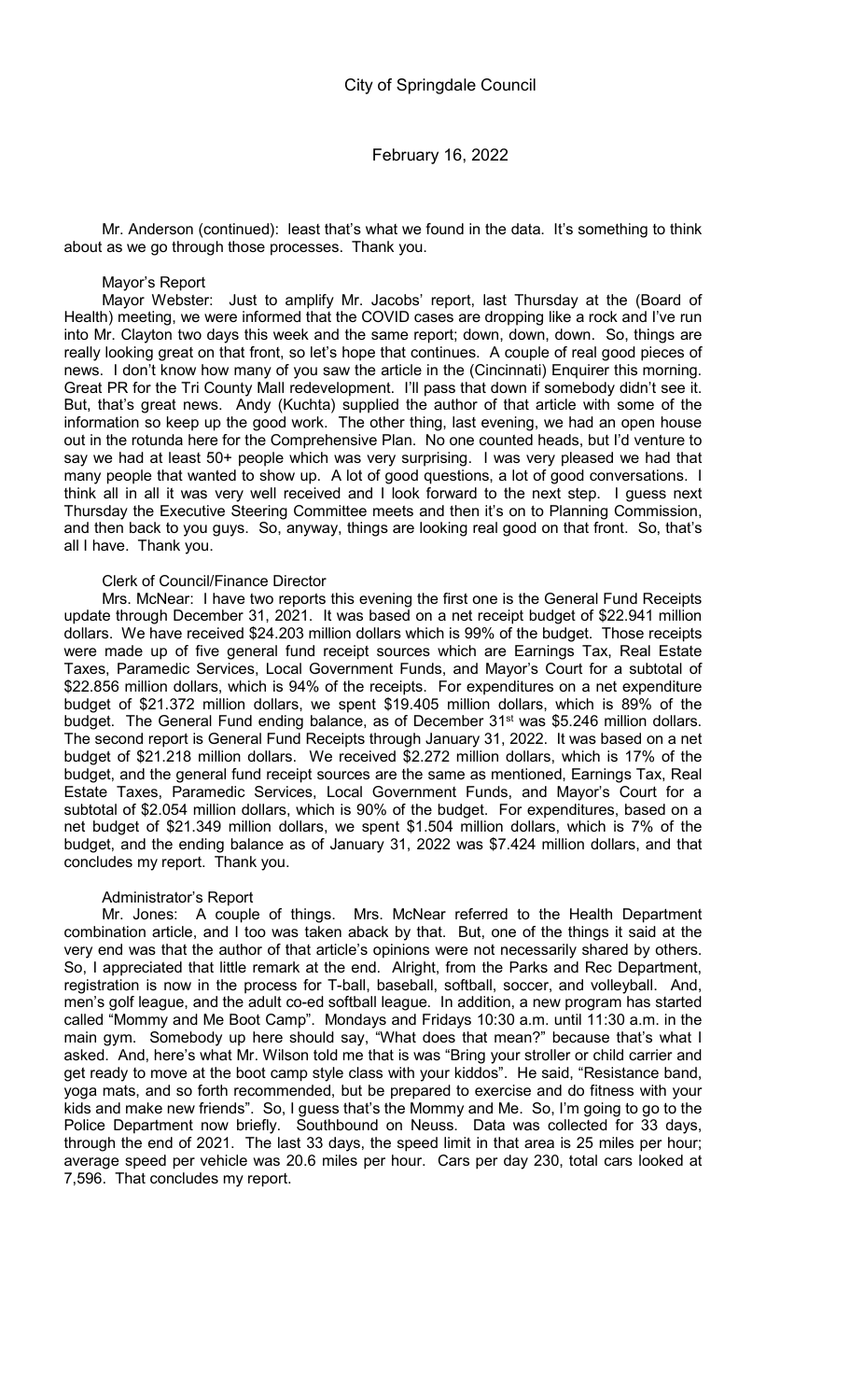### Law Director's Report

Mr. Braun: My report is as of this afternoon. Even though you've already seen bulldozers out on the side of the former Sheraton site, all the legal documents and financing documents were finalized today, and the recordings and things have all been completed. Our work on that is finished, and I know Andy (Kuchta) is excited about that. Everything went through smoothly and we're on to the next project. That's all I have.

### Engineer's Report

Mr. Riggs: We'll start with the Community Center Reroofing Phase II; we've been waiting on the replacement panel for the damaged replacement panel. The contractor has received that, but it is not at the site yet. We're probably just waiting on warmer weather. We've reached out the contractor earlier this week and we haven't confirmed the dates that they are going to install it, but, hopefully, once the weather allows, March is when we're expecting things to get wrapped up out there. Salt dome roof replacement; that contract was advertised on February 9<sup>th</sup>, and there's going to be a bid opening on February 23<sup>rd</sup>. So, we're hoping to get that started in April with the construction and completed by August 31<sup>st</sup>. East Crescentville Road Improvements; we had a bid opening; well, I say, "we", Butler County Engineer's Office had the bid opening. Ford Development was the low bidder. It was \$6.1 million dollars roughly. The construction estimate was \$6.9 million roughly. So, underbid, which is good, especially during these times right now. Butler County Engineers Office is managing the construction phase of the project. Northland Boulevard Reconstruction; so, "right away", and Stage II plans were submitted to ODOT on January 18<sup>th</sup>. We're expecting Stage II comments and "right away" plan approval. I had originally had a February 11<sup>th</sup> date; it's actually February 18<sup>th</sup>. So, by the end of this week, we should have word of those being approved. State Route 747 Curb Replacement Catch Basin Repair Project; we had a bid opening here on the 26<sup>th</sup> (of January). There were four bids submitted. They range from \$422,000 to \$595,000. Adleta was the apparent low bidder and that is recommended for the board tonight. The East Kemper Road and CSX rail bridge project; we have CSX plan approval was received on January  $11<sup>th</sup>$ . We have CSX providing \$188,037 construction agreement and that covers construction, engineering, inspection, railroad flagging, and some contingencies. That's going to go before you guys tonight as well. But, with the bid schedule, we're looking to advertise that on March  $2^{nd}$  and have a bid opening here on March 23<sup>rd</sup>. Construction should be able to begin sometime in April, and be complete sometime in December. I think December  $26<sup>th</sup>$  is our deadline in the draft contract. State Route 4 Urban Paving Project; final plans will be submitted to ODOT on November 10<sup>th</sup>. Then there's a new project; State Route 747 Urban Paving; that's what was approved at the last Council meeting; Stage III plan submittal to ODOT is going to be on or by May  $27<sup>th</sup>$  of this year. That's all I have.

### Comprehensive Plan

Mr. Kuchta: Mayor Webster gave my report, so, thank you very much. I appreciate that. I'll just add that the plans can still be viewed at planspringdale.org. So residents can view the plan and comment on it there. Planning Commission is going to hear the plan and hopefully recommend it for approval March 1<sup>st</sup>, and then it will be in front of City Council March 2<sup>nd</sup>. That concludes my report. Thank you.

| Communications                   | - | None |
|----------------------------------|---|------|
| Communications from the Audience |   | None |

Ordinances and Resolutions

Ordinance No. 05-2022

AN ORDINANCE AUTHORIZING THE CITY ADMINISTRATOR TO EXECUTE AN AGREEMENT WITH CSX TRANSPORTATION, INC. RELATED TO THE CONSTRUCTION OF IMPROVEMENTS TO BE MADE TO THE EAST KEMPER ROAD CSX BRIDGE AND DECLARING AN EMERGENCY

Mrs. Sullivan-Wisecup made a motion to adopt Ordinance No. 05-2022; Mrs. Ghantous seconded.

Ordinance No. 05-2022 passes with seven affirmative votes.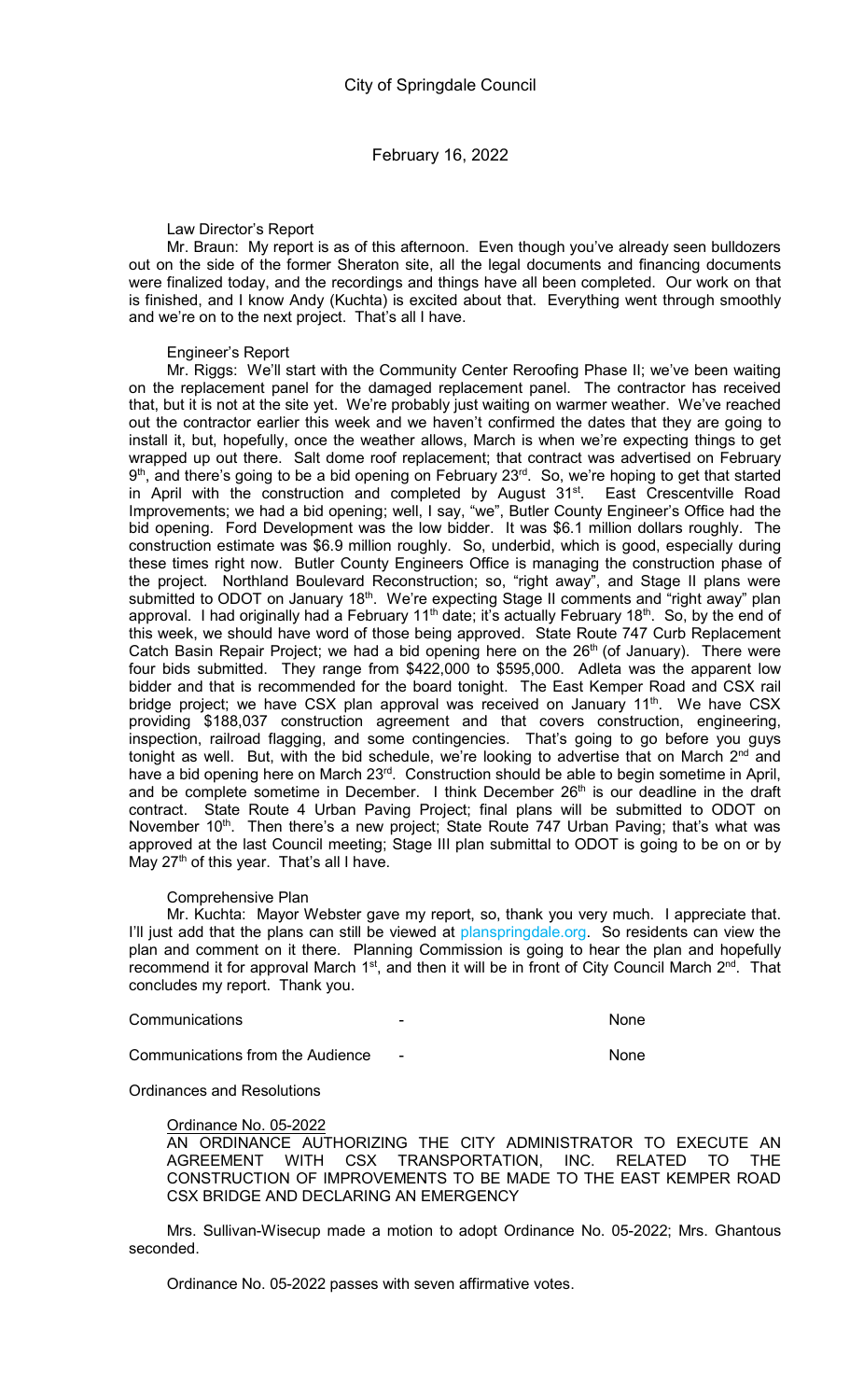Ordinance No. 06-2022

AN ORDINANCE AUTHORIZING THE MAYOR AND CLERK OF COUNCIL/FINANCE DIRECTOR TO ENTER INTO AN AGREEMENT WITH ADLETA CONSTRUCTION FOR THE STATE ROUTE 747 CURB REPLACEMENT PROJECT AND DECLARING AN **EMERGENCY** 

Mrs. Ghantous made a motion to adopt Ordinance No. 06-2022; Mr. Anderson seconded

Mayor Webster: Just wanted to say I'd be remiss if I didn't recognize Mr. Jeff Agricola with this, so, since we had four ordinances dealing with Public Works projects here, we thought it wise to have our Director of Public Works on hand just in case you guys had any questions. So, please, please, please, have at least one question for Jeff (Agricola) (Laughter). He's just chomping at the bit to answer any questions.

Mr. Anderson: Challenge accepted. So, earlier the Engineer Report about overhead, repairing the salt dome roof. Is that really necessary since we've used all our salt for the year with all the snowstorms, or do we have salt we need to cover? You don't need to respond to that.

Mr. Agricola: Okay.

Ordinance No. 06-2022 passes with seven affirmative votes.

#### Ordinance No. 07-2022

AN ORDINANCE AUTHORIZING THE ACCEPTANCE AND DEDICATION OF STRATEGIC PARKWAY, CROSSINGS COURT AND OTHER PUBLIC IMPROVEMENTS ASSOCIATED WITH THE SPRINGDALE COMMERCE PARK

President Vanover: This is the first reading. Is there any discussion this evening? (None) We'll see this in two weeks.

### Resolution No. R05-2022

A RESOLUTION DECLARING THE NECESSITY OF IMPROVING DRIVEWAY APRONS IN THE PUBLIC RIGHT-OF-WAY AS PART OF THE STATE ROUTE 747 CURB REPLACEMENT PROJECT AND AUTHORIZING THE ASSESSMENT OF THE COSTS FOR THE IMPROVEMENTS ON CERTAIN LOTS AND PARCELS OF PROPERTY

Mrs. Sullivan-Wisecup made a motion to adopt Resolution No. R05-2022; Mrs. Ghantous seconded.

Resolution No. R05-2022 passes with seven affirmative votes.

Old Business and the contract of the contract of the contract of the contract of the contract of the contract of the contract of the contract of the contract of the contract of the contract of the contract of the contract

New Business and the contract of the contract of the contract of the contract of the contract of the contract of the contract of the contract of the contract of the contract of the contract of the contract of the contract

### Meetings and Announcements

Mrs. Sullivan-Wisecup: Planning Commission will have a special meeting on March 1<sup>st</sup> at 7:00 p.m. in these chambers, and we will have our regular meeting on March  $8<sup>th</sup>$  at 7:00 p.m. in these chambers.

Mrs. McNear: Folks, it's that time of year again when I remind you once a month that you need to prepare your financial disclosures and have those turned in to the Ohio Ethics Commission by May  $16<sup>th</sup>$ . Don't be late because they'll take more money than you already have to pay with your filing. So, please attend to those items as soon as possible. Thank you.

Mr. Ramirez: As a citizen, I'd like to commend our Fire Department. Our next door neighbor had a fire and they must have been on a run because every fire department connected to Springdale showed up. I saw Woodlawn, West Chester, Fairfield, Sharonville,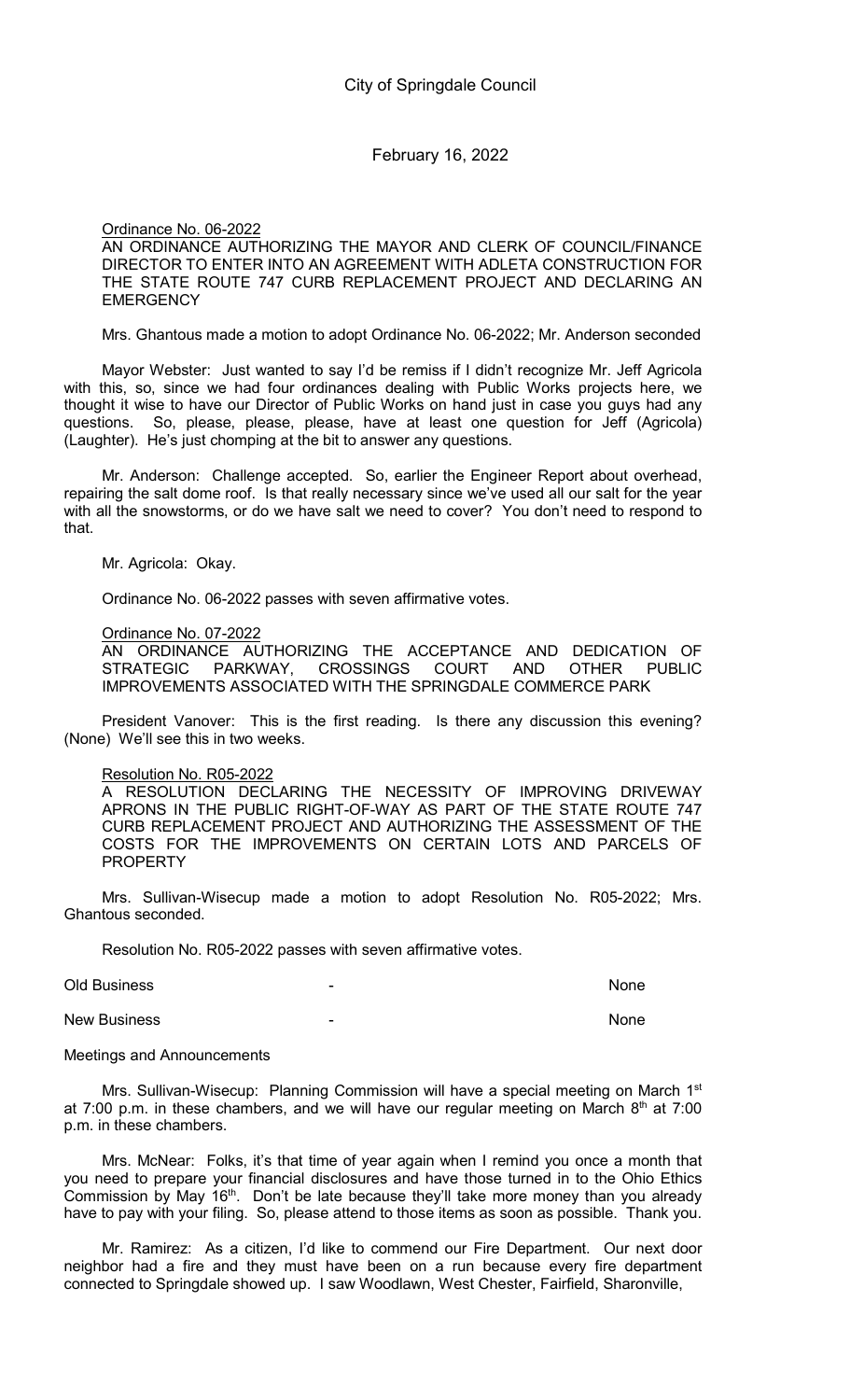Mr. Ramirez (continued): Colerain, and Forest Park, and this was a small kitchen fire. I'm just pleased that they have that much backup and people are willing to show up and help and I looked out my window and I saw Sharonville and Colerain pumping water into the building. And all these brought major equipment. Sharonville even brought their dogs out, so, you know, it's really nice to see that we have the backup, and I'm sure we'd do the same for them. That's all I have.

Mr. Jones: The Mayor pointed out too that I neglected to mention something that our Director of Parks to do and that is new hours of operation on Sunday will be from 12:00 p.m. until 5:00 p.m.; no longer 12:00 p.m. until 8:00 p.m. Simply they broke down the statistics over the last multiple months and found that the numbers that are coming in from 5:00 p.m. until 8:00 p.m. are so low that it wasn't worth us keeping the facility open for those additional hours. So, thank you Mayor for reminding me of that.

Mayor Webster: Back to Joe (Ramirez)'s comments about the other departments responding. That's standard operating procedure that if there's a structure fire that all the neighboring communities respond to those and we do the same thing if it's a structure fire in neighboring communities, we automatically dispatch a truck to that.

Mr. Ramirez: It's good to know, and Springdale did show up as well. The trucks were lined up from the bottom of Yorkhaven all the way up to the top. Standard procedure? Well, I'm glad we have that.

Mr. Jones: It's all part of the mutual aid agreement.

Mr. Anderson: I'll just add there were actually two fires. Just up the street that same day is why there was a second response in addition, I believe there was a garage fire. A fire that started in the garage. Somebody was grilling I believe and left it. The one, your neighbor was a kitchen fire, so, the first fire just up the street happened first, and Springdale was already on site, and they actually responded, part of that unit down, and then the mutual aid came flying in which was great, because that was called a structural fire, the other was smoke, but yes, there were actually two fires that day. I mention that only because we were able to respond to two different structure fires at the same time because of that, so, yes, I agree it's impressive, but there were two in our neighborhood. So, please be careful people.

Communications from the Audience - None

### Update on legislation still in development

Mr. Hawkins: As you review your Internal Memorandum, Item Number I was addressed with Ordinance No. 05-2022; An Ordinance Authorizing the City Administrator to Execute an Agreement with CSX Transportation, Inc. Related to the Construction of Improvements to be Made to the East Kemper CSX Bridge and Declaring an Emergency. That passed with a 7-0 vote. Item Number II was addressed with Ordinance No. 06-2022; An Ordinance Authorizing the Mayor and Clerk of Council/Finance Director to Enter into an Agreement with Adleta Construction for the State Route 747 Curb Replacement Project and Declaring an Emergency. That passed with a 7-0 vote. Item Number III was addressed with Resolution No. R05-2022; A Resolution Declaring the Necessity of Improving Drive Aprons in the Public Right-of-Way as a Part of the State Route 747 Curb Replacement Project and Authorizing the Assessment of the Costs for the Improvements on Certain Lots and Parcels of Property. That passed with a 7-0 vote. Item Number IV was addressed with Ordinance No. 07-2022; An Ordinance Authorizing the Acceptance and Dedication of Strategic Parkway, Crossings Court, and Other Public Improvements Associated with the Springdale Commerce Park. That was a first reading. All other matters were forthcoming.

Recap of legislative items requested for next Council meeting

Mr. Hawkins: The second reading of Ordinance No. 07-2022; An Ordinance Authorizing the Acceptance and Dedication of Strategic Parkway, Crossings Court, and Other Public Improvements Associated with the Springdale Commerce Park. Also a request for An Ordinance Authorizing the Mayor and Clerk of Council/Finance Director to Enter into an